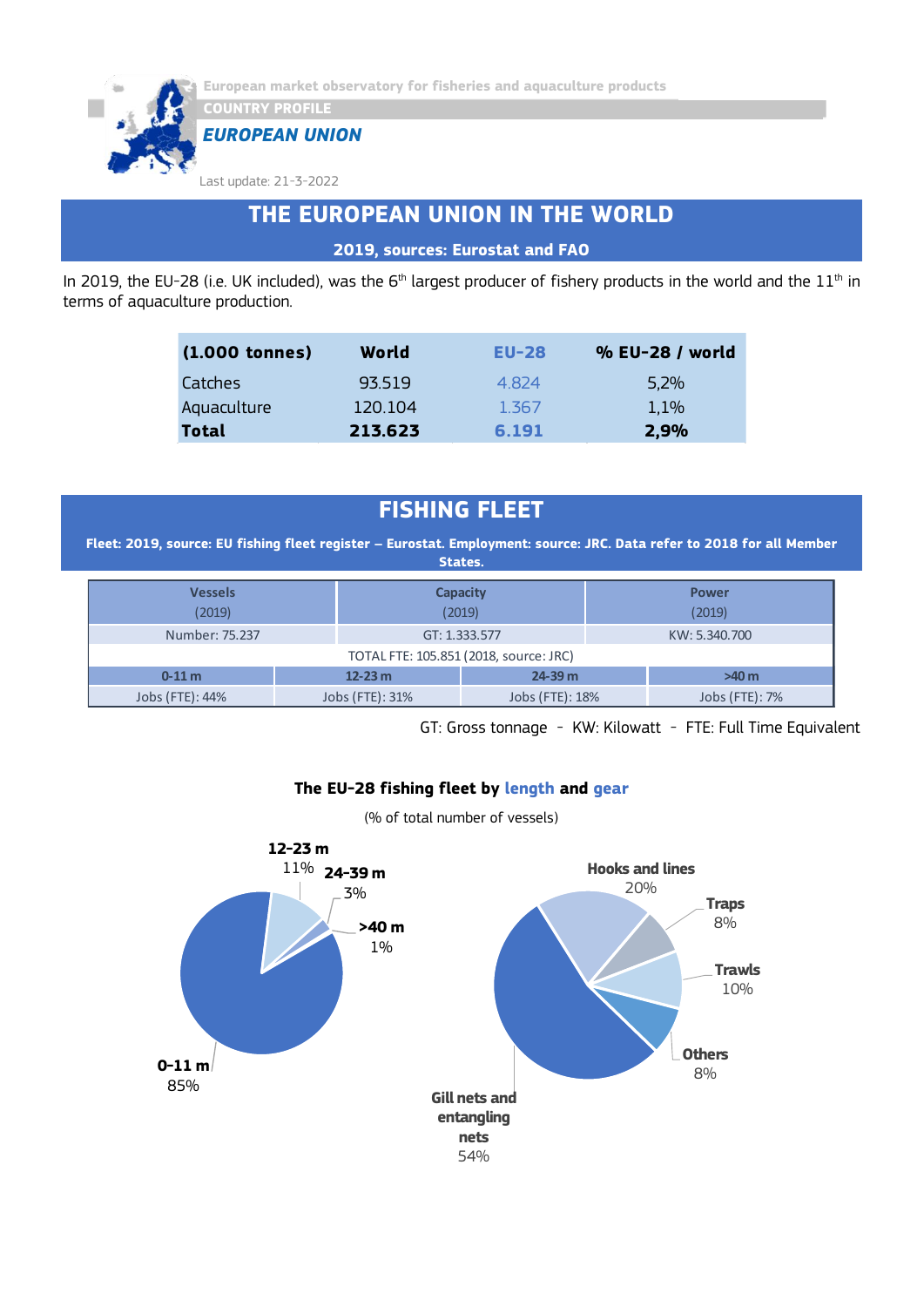



Last update: 21-3-2022

**CONTRY PROFILE** 

### **LANDINGS**

### **Source: EUMOFA, based on Eurostat and national sources' data.**

Landings comprise the initial unloading of any fisheries products from on board a fishing vessel in a given Member State. They include aquatic plants and species not destined for human consumption. Landings are recorded in net weight and value, and concern landings made by vessels from EU Member States, Iceland, Norway and the UK.

In 2019, 76% of landings in the EU-28 included fresh products, 21% included frozen products, 1% included cooked products and the remaining 2% included salted, smoked, dried products as well as products for which no detail is available in terms of preservation state. As for destination use, around 73% of the total was for human consumption, while the rest included products mainly destined for industrial uses.

There are 3.047 fishing ports registered in the EU-27 (i.e. UK excluded), while fishing ports registered in the EU-28 (i.e. UK included) are 3.339 (source: EU Master Data Register, 26 November 2021).







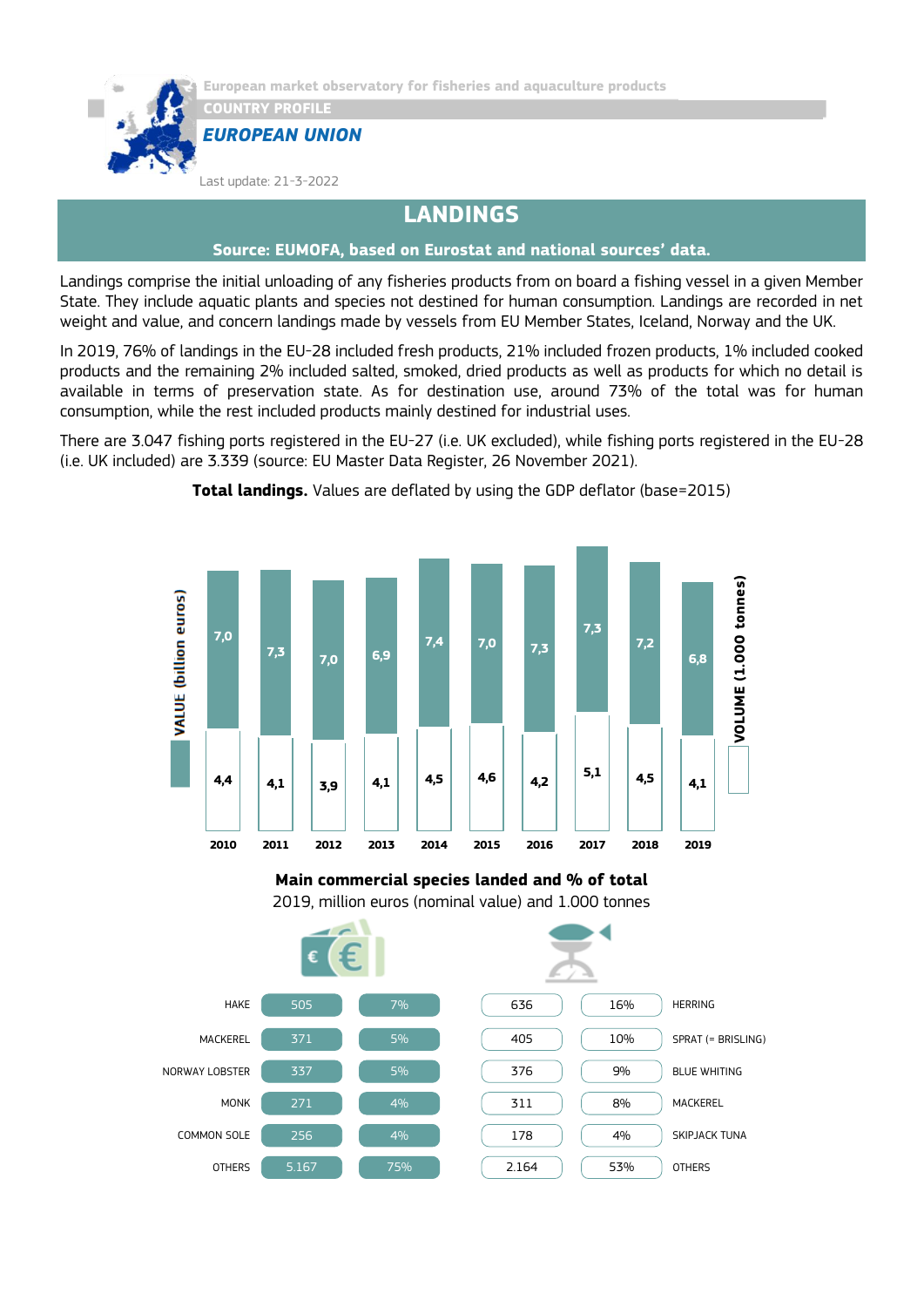

Last update: 21-3-2022

# **AQUACULTURE**

**Source: EUMOFA, based on Eurostat, FAO and FEAP data.**

Aquaculture consists in the farming of aquatic (fresh or saltwater) organisms, such as fish, molluscs, crustaceans and aquatic plants. Aquaculture data are reported in live weight equivalent and value.

The data available for the environment production for 2019 according Eurostat, is only available in aggregated terms. However, the following main production methods were used: on bottom ponds and enclosures in sea and brackish water and recirculation systems.



**Total production.** Values are deflated by using the GDP deflator (base=2015)

### **Main commercial species farmed and % of total** 2019, million euros (nominal value) and 1.000 tonnes

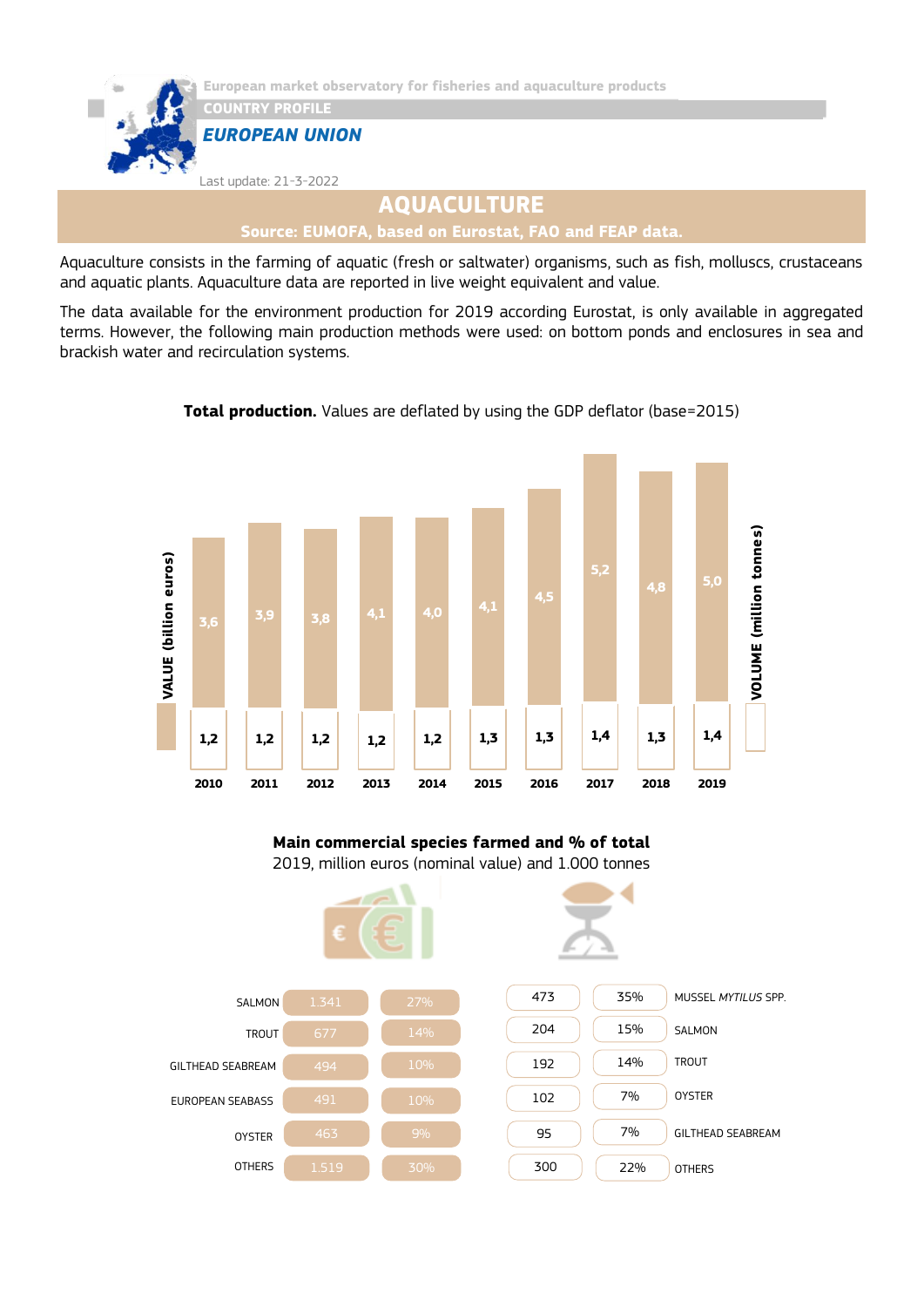

**European market observatory for fisheries and aquaculture products**

*EUROPEAN UNION*

Last update: 21-3-2022

### **PRODUCER ORGANISATIONS**

**Data as of 15-12-2021, source: DG MARE, [link](https://ec.europa.eu/fisheries/sites/fisheries/files/list-of-recognised-producer-organisations-and-associations-of-producer-organisations.pdf)**

In the EU-27 (i.e. UK excluded), **195 producer organisations (POs)** and **13 associations of POs** are formally recognized. Their role is to contribute to the achievement of the objectives of the Common Fisheries Policy (CFP) and of the Common organisation of the markets (CMO) through the collective management of their members' activities.

All associations of POs operate in the fishery sector. Of the 195 POs, 164 operate in the fishery sector, 30 in aquaculture and 1 is involved in both sectors.

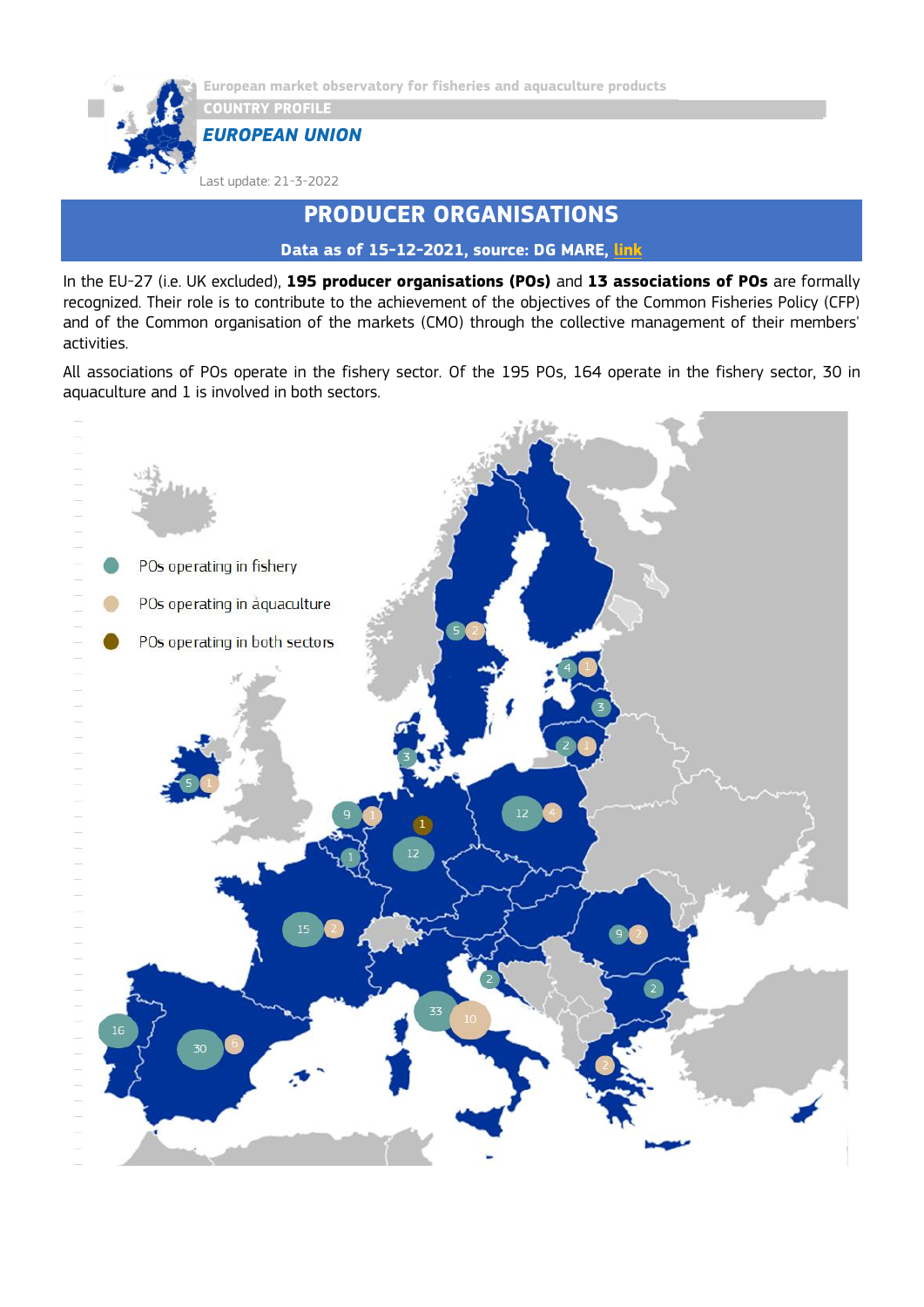

*EUROPEAN UNION*

Last update: 21-3-2022

### **FIRST SALES**

**2020, source: EUMOFA**

First sale concerns the fish that is sold or registered at an auction center or to registered buyers, or to producer organisations (PO). First sales may differ from landings since the former do not cover fish that is landed by vessels owned by processing companies or direct sales to processors.

In 2020, total first sales in EU countries (UK excluded), as transmitted to EUMOFA\* amounted to 2,44 million tonnes and 3,61 billion euros.

In terms of value, the top-5 places of sale were Vigo (ES), Ijmuiden/Velsen (NL), Skagen (DK), Hanstholm (DK) and Thyborøn (DK). They covered together 38% and 18% of total first sales, respectively in terms of volume and value.

\* Belgium, Bulgaria, Cyprus, Denmark, Estonia, France, Greece, Italy, Latvia, Lithuania, Poland, Portugal, Spain, Sweden, and the Netherlands.

| <b>Top-5 places of sale</b> | <b>Volume</b><br>$(1.000$ tonnes) | <b>Value</b><br>(million euros) | Top-3 main commercial species<br>(in value) |
|-----------------------------|-----------------------------------|---------------------------------|---------------------------------------------|
| Vigo $(ES)$                 | 50                                | 157                             | Monk, swordfish, megrim                     |
| IJmuiden/Velsen (NL)        | 126                               | 147                             | Blue whiting, herring, common sole          |
| Skagen (DK)                 | 289                               | 133                             | Herring, blue whiting, sprat (=brisling)    |
| Hanstholm (DK)              | 202                               | 114                             | Saithe (=Coalfish), cod, blue whiting       |
| Thyborøn (DK)               | 270                               | 103                             | Sprat (=brisling), European plaice, cod     |

### **WHOLESALE**

Wholesale is an intermediary stage in the distribution channel that buys in bulk and sells to resellers (e.g. retailers) rather than to consumers.

In the European Union, the wholesale stage is diversified. In most countries, fishery and aquaculture products are sold wholesale in cash & carry shops. In some countries with long-standing tradition of fresh fish consumption (France, Italy, Spain), they might be sold in dedicated wholesale market places. In some other countries, which do not have such specialised wholesale infrastructures, the wholesaling activities are performed by companies operating as wholesalers.

### **PROCESSING**

According to Eurostat-SBS, 118.395 persons were employed in the EU-28 (i.e. UK included), fish processing industry in 2018. The sector recorded a value added of 5 billion euros, covering 2% of the value added of total manufacture of food products.

In 2020, the main products sold were "Fresh or chilled fish fillets and other fish meat without bones", "Prepared or preserved tuna, skipjack and Atlantic bonito, whole or in pieces (excl. minced products and prepared meals and dishes)" and "Smoked Pacific, Atlantic and Danube salmon (incl. fillets, excl. heads, tails and maws)" (source: Eurostat-PRODCOM).

> **3.589 companies Sales: 32 billion euros** (2018, source: Eurostat - SBS)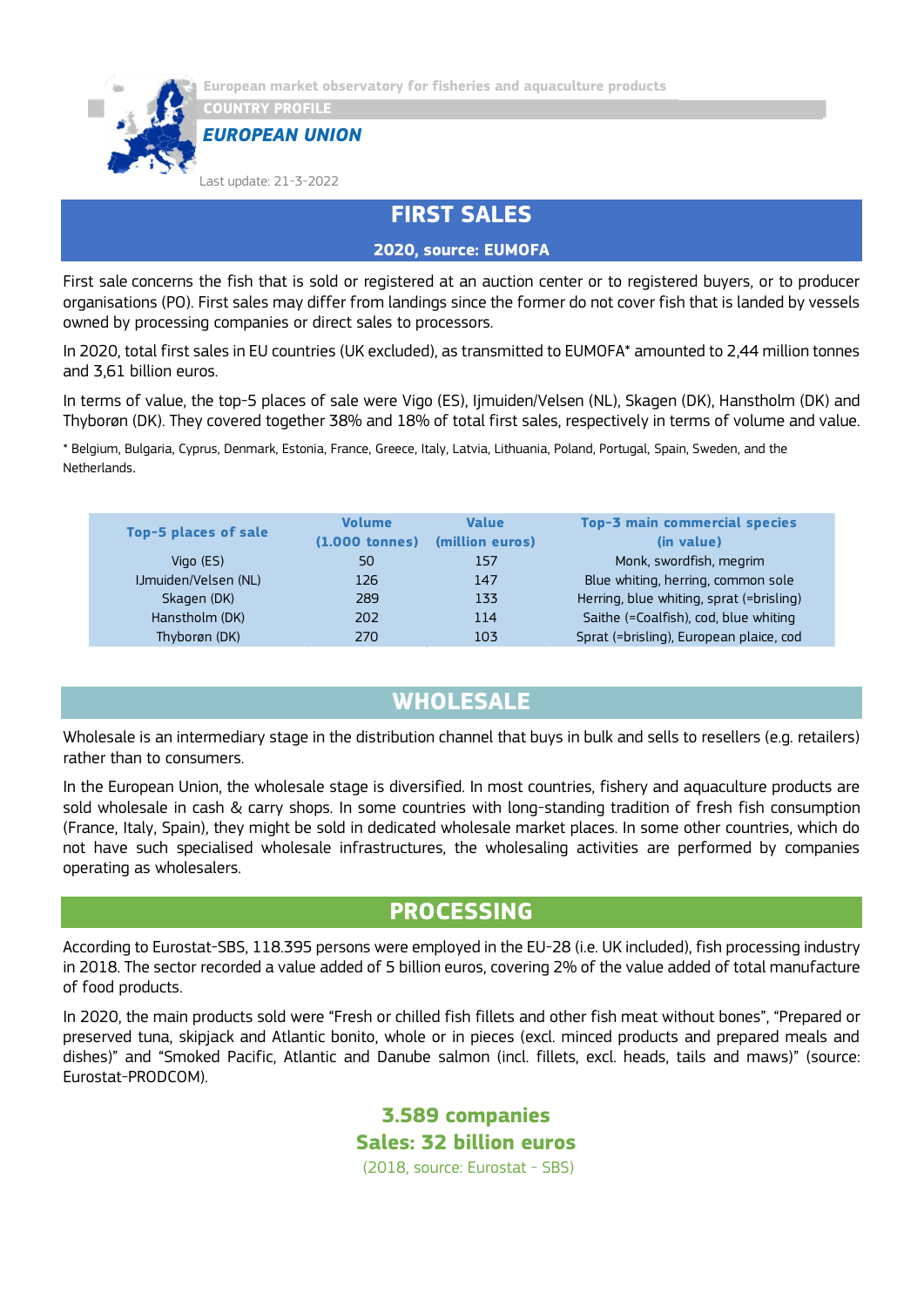

**COUNTRY PROFILE**

*EUROPEAN UNION*

Last update: 21-3-2022

# **IMPORT – EXPORT**

**Source: EUMOFA, based on Eurostat-COMEXT data. Values in the bar charts are deflated by using the GDP deflator (base=2015).**

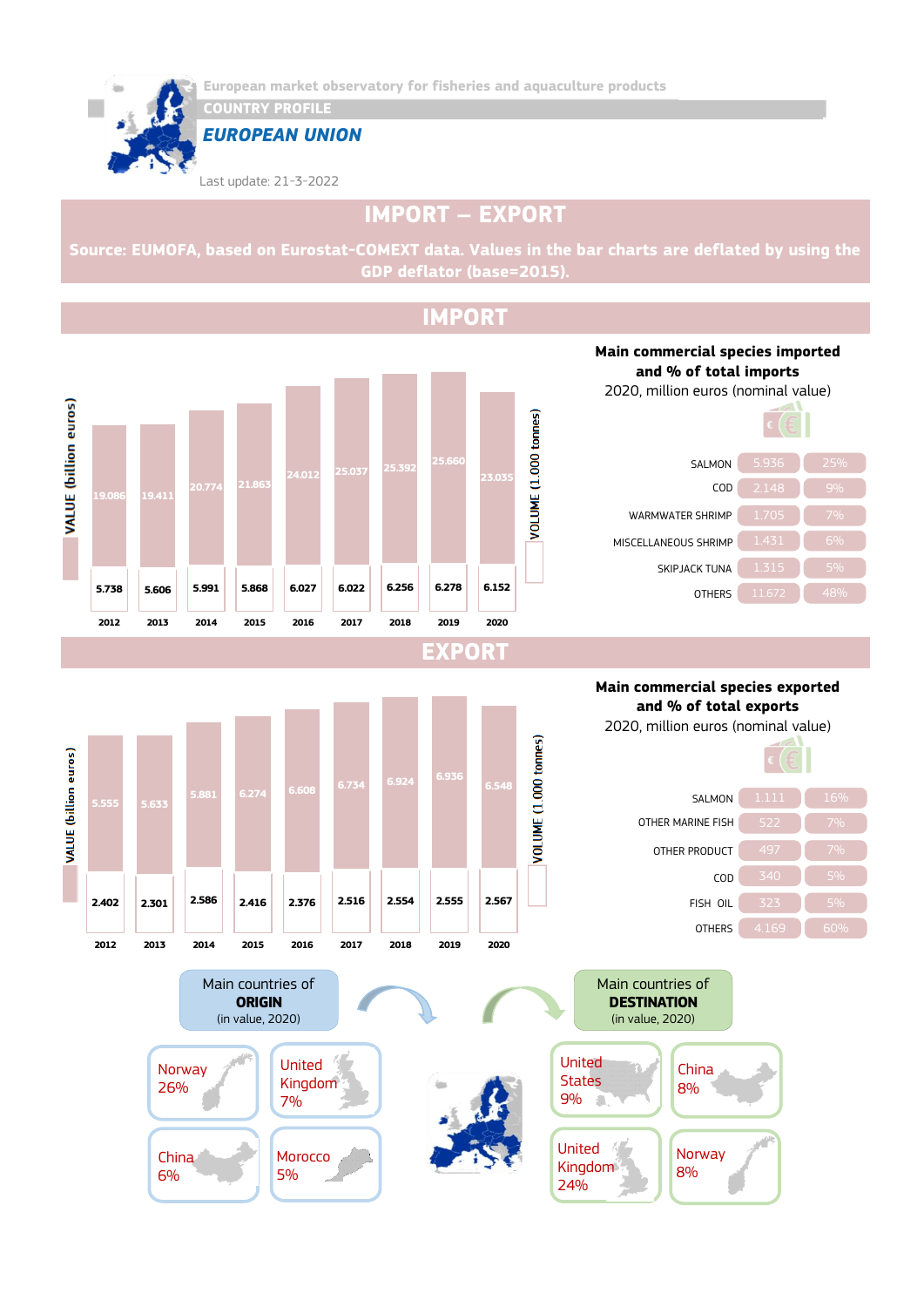

## **DISTRIBUTION**

**Consumer preferences on purchasing channels** (source: Eurobarometer, 2021):



### **SUPPLY BALANCE**

**2019 (EU-28 level, i.e. UK included), data in live weight equivalent. Source: EUMOFA**

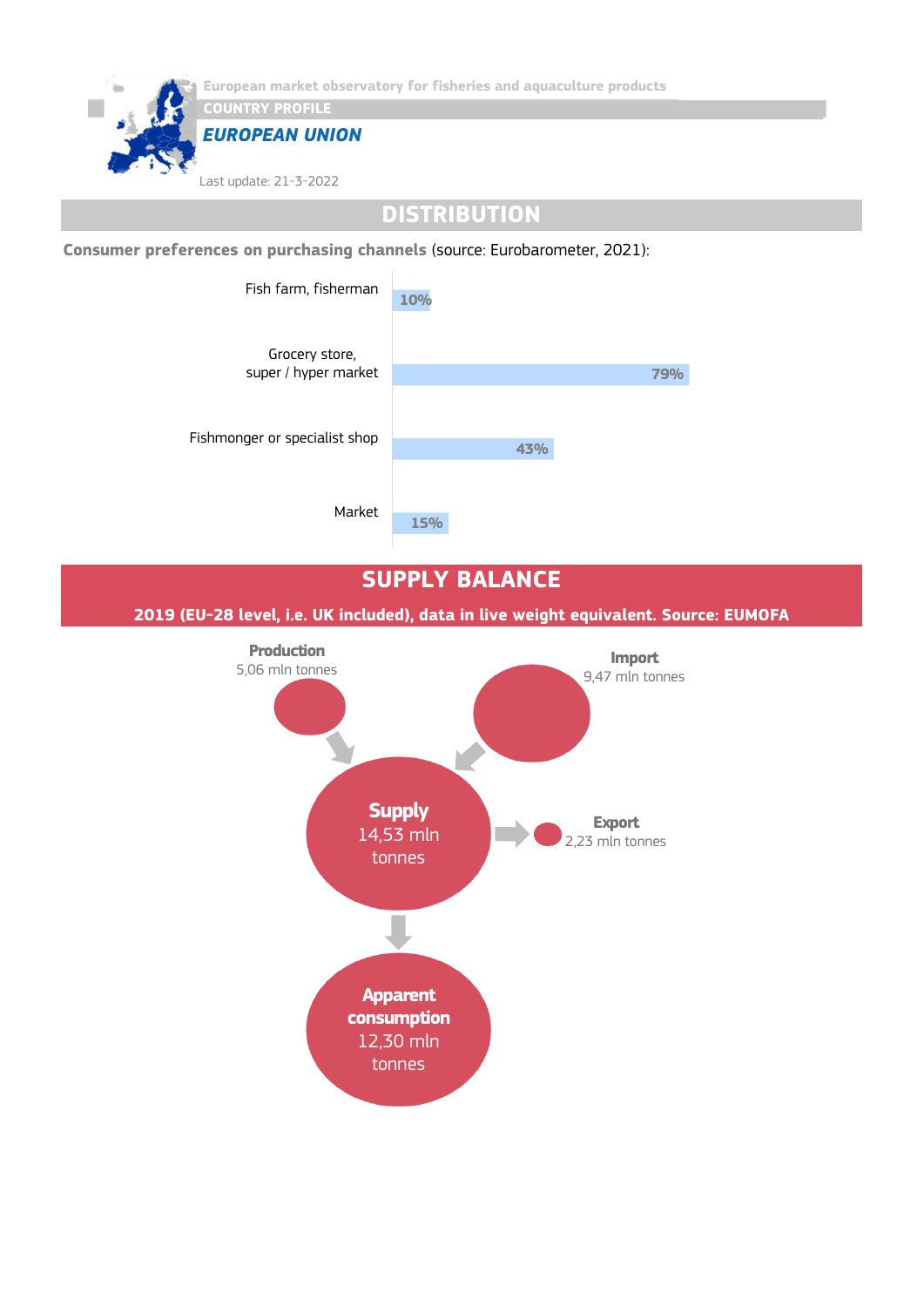

**CONSUMPTION**

In 2019, apparent consumption in the EU-28 (i.e. UK included), was estimated at 23,97 kg per capita, a 2% decrease compared with 2018. The most consumed species were tuna, cod, salmon, Alaska pollock, herring, hake and mussel (source: EUMOFA).

The consumption frequency is positively correlated with age: elderlies show the highest frequency, while young people (15-24) are the age group with the highest percentage of non-consumers. One third of consumers buys fresh fish often. The frequency of purchase of frozen and tinned products is also high (one out of four consumers buys frozen products often, and one out of five buys tinned products often). Smoked, salted, dried or in brine products are purchased less frequently, with huge variations across countries due to traditional products and eating habits. Breaded products and ready-meals are popular among young consumers thanks to their convenience and ease of preparation. Proximity to the sea plays an important role: loose products are preferred in Southern EU countries, and in countries with long coastlines (except the UK) while pre-packed products prevail in landlocked countries (or with short coastlines), central EU countries as well as in the UK and Belgium. Source: EUMOFA, "EU consumer habits regarding fishery and aquaculture products", 2017.)

> **23,97 kg per capita in live weight equivalent** (2019, source: EUMOFA)



### **Purchasing factors** (source: Eurobarometer, 2021)

#### **Preferences regarding wild or farmed product** (source: Eurobarometer, 2021)